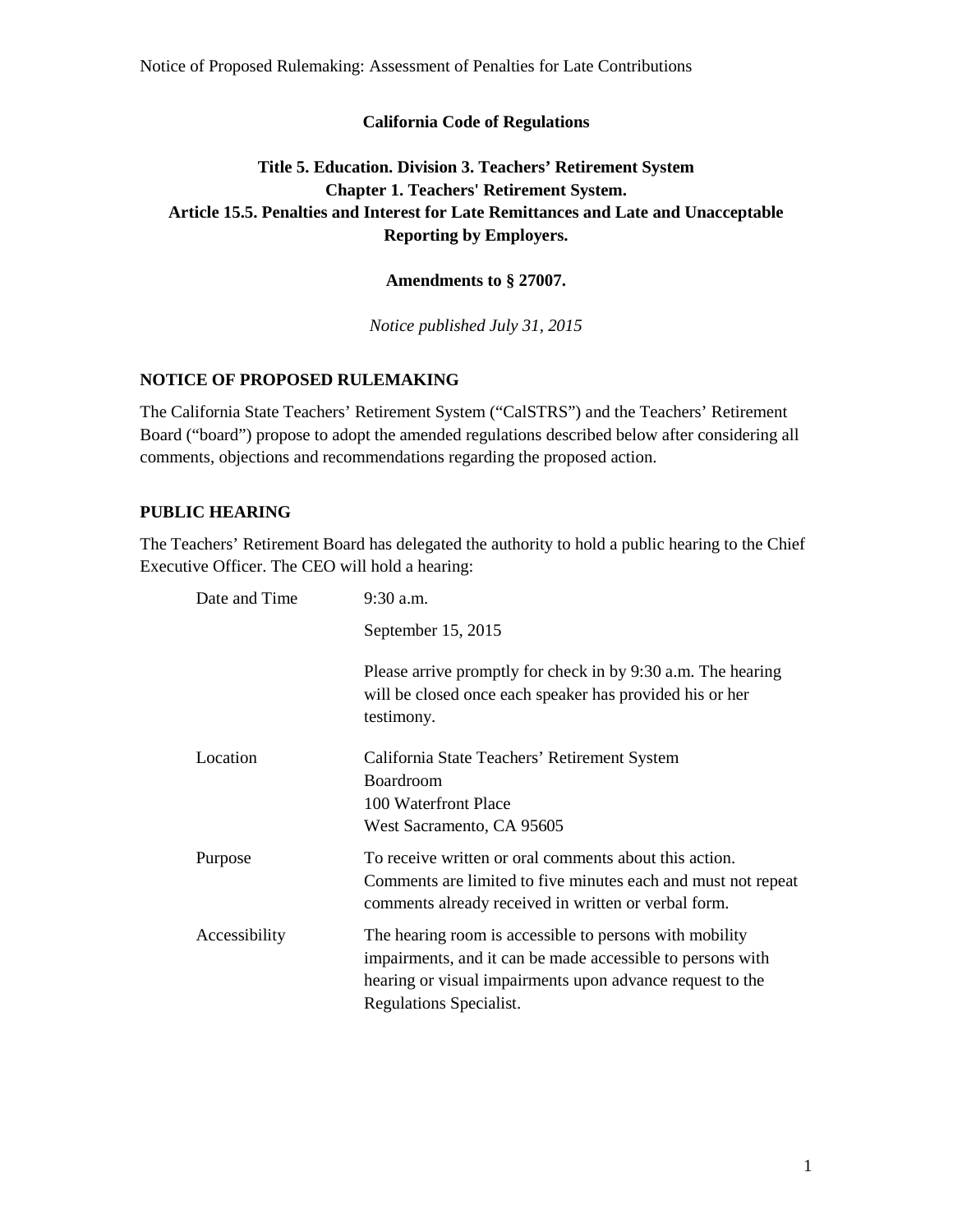#### **WRITTEN COMMENT PERIOD**

Any interested person, or his or her authorized representative, may submit written comments relevant to the proposed regulatory actions to CalSTRS. The written comment period closes at **5:00 p.m.** on September 14, 2015. CalSTRS will only consider written comments received at CalSTRS' address as reflected below by that time. Submit comments to:

> Ellen Maurizio Regulations Specialist, Legislative Affairs California State Teachers' Retirement System P.O. Box 15275, MS-14 Sacramento, CA 95851-0275 Fax: (916) 414-1993 E-Mail: [Regulations@CalSTRS.com](mailto:Regulations@CalSTRS.com)

### **AUTHORITY AND REFERENCE**

The Teachers' Retirement Board has exclusive authority to administer CalSTRS under Article XVI, section 17 of the California Constitution.

Sections 22119.2 and 22119.3 of the California Education Code define "creditable compensation."

Section 22905 of the Education Code describes the circumstances under which contributions are credited to Defined Benefit and Defined Benefit Supplement accounts.

Section 22207 of the Education Code authorizes the board to perform any acts necessary for the administration of CalSTRS and the plan in carrying into effect the provisions of the Teachers' Retirement Law, California Education Code sections 22000 through 28101.

Section 22213 of the Education Code provides that the board shall regulate the duties of employers, employing agencies and other public authorities.

Section 22214 of the Education Code provides that the board may take any action it deems necessary to ensure the continued right of members or beneficiaries to receive monthly payments.

Section 22250 of the Education Code provides that the board and its officers and employees shall discharge their duties with respect to the system and the plan solely in the interest of its members, participants and beneficiaries, and for the exclusive purpose of providing benefits and defraying reasonable costs of administering the plan.

Section 22305 of the Education Code provides that any rules and regulations adopted by the board have the force and effect of law.

These regulations implement, interpret, and make specific Education Code sections 23002 and 23003.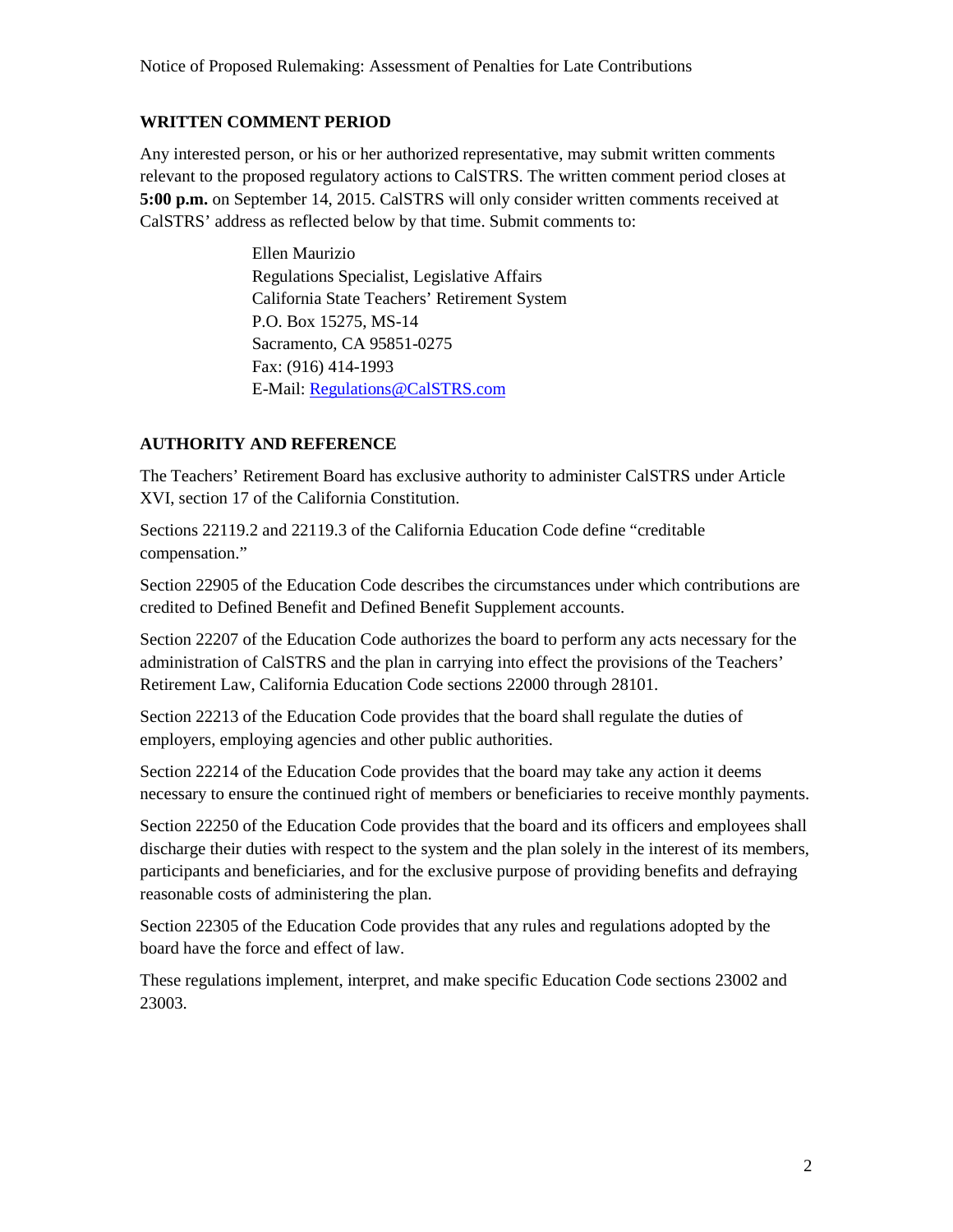### **INFORMATIVE DIGEST**

CalSTRS relies on the timely and correct remittance of information and contributions from county offices of education and district employers that are authorized to report directly to CalSTRS. The information reported to CalSTRS is used to determine the amount of the state appropriation from the General Fund to the Teachers' Retirement Fund. Late and inaccurate reporting of data can result in inaccurate benefit payments to members. It can also result in lost state appropriations and lost investment opportunities for CalSTRS.

Chapter 17 of the Teachers' Retirement Law requires that penalties and interest be assessed on employers for late or inaccurate reporting of retirement data and payment of contributions. Effective July 1, 2012, the Penalties and Interest Regulations (Article 15.5 of Chapter 1 of Division 3 of Title 5, California Code of Regulations) implemented consistent and transparent assessment of penalties and interest.

Current regulations levy a 5 percent penalty for extra-late contributions, which are those contributions received from employers after March 1 of the year following the fiscal year in which the contributions were due.

The current 5 percent penalty rate is insufficient to recover lost state contributions. At the time the Penalties and Interest regulations were written, the state appropriation rate was lower than it is today. The state appropriation rate increased effective July 1, 2014, and will be subject to adjustment by the Teachers' Retirement Board under Chapter 47, Statutes of 2014 (AB 1469– Bonta), beginning July 1, 2017. The state appropriation rate may be increased by no more than 0.5 percent per year or may be adjusted down as low as 4.517 percent (2.017 percent for the state contribution to the Defined Benefit Program, plus 2.5 percent for the Supplemental Benefits Maintenance Account), in accordance with the funding needs of the plan pursuant to the actuarial valuation.

These amendments to the regulation propose a penalty rate that is the greater of the following: the state rate in effect each March 1 immediately preceding the date the late contribution is received, or 5 percent.

These regulations are specific to CalSTRS, and there are no comparable federal regulations or statutes. CalSTRS searched other state regulations that related to the topics addressed in these regulations and concluded that these regulations are neither inconsistent nor incompatible with existing state regulations.

It is the broad intent of these regulations to (1) recoup from employers an amount that will more closely relate to the actual state rate and (2) retain the existing incentive for employers to remit contributions and report in a timely fashion by establishing the existing 5 percent penalty rate as the minimum penalty rate.

Setting the penalty rate to reasonably recoup lost state contributions ensures that the Defined Benefit Program is appropriately funded and not shortchanged by late reporting. This, in turn, benefits taxpayers, the state and employers who remit contributions according to the law.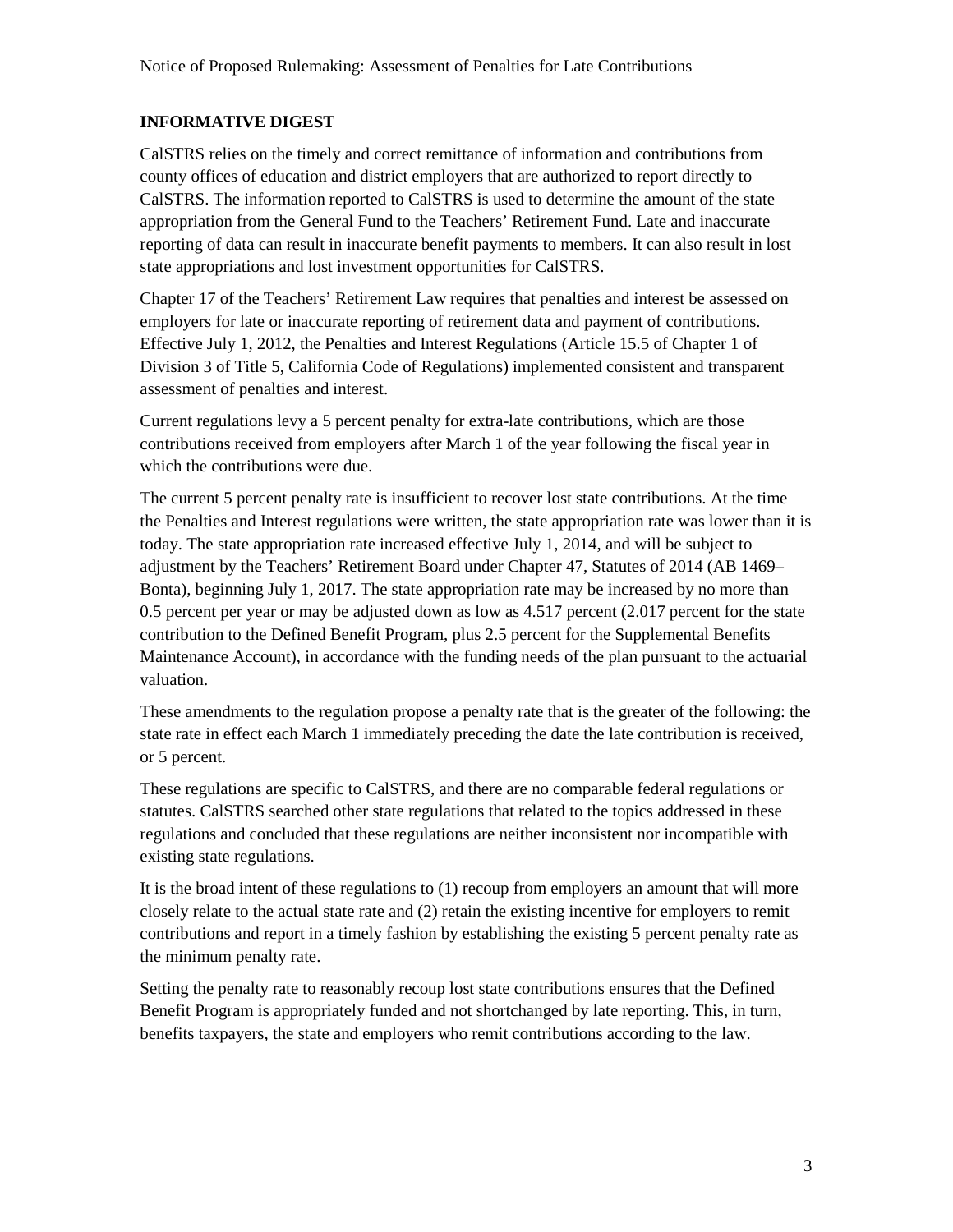No other nonmonetary benefits, such as the protection of public health and safety, worker safety or the environment; the prevention of discrimination; the promotion of fairness or social equity, are anticipated.

The regulations proposed in this rulemaking action make specific the Education Code as it relates to the board's authority to approve school districts or community college districts to report directly to CalSTRS. CalSTRS evaluated whether the proposed regulations were inconsistent or incompatible with existing state regulations and found that there are no overlapping provisions with other state regulations. Thus, the proposed regulations are neither inconsistent nor incompatible with existing state regulations.

### **DISCLOSURES REGARDING THE PROPOSED ACTION**

CalSTRS has made the following initial determinations, as required by the California Administrative Procedure Act and Office of Administrative Law regulations:

1. Mandate on local agencies and school districts:

None. These regulations increase an existing penalty assessed when employers remit extra late contributions. Employers can avoid this penalty by remitting contributions timely.

2. Cost or savings to any state agency:

These regulations are expected to result in savings to the General Fund in the form of a lower continuous appropriation rate for transfer to the Teachers' Retirement Fund beginning July 1, 2017.

3. Cost to any local agency or school district which must be reimbursed in accordance with California Government Code sections 17500 through 17630:

None.

4. Other nondiscretionary cost or savings imposed on local agencies:

These regulations are expected to result in an increased cost for those local governments (school employers) that report late contributions after March 1 of the year following the fiscal year in which the contributions were due. However, these regulations are expected to result in savings to local government (school employers) overall in the form of a resulting lower contribution rate paid to CalSTRS beginning July 1, 2020.

5. Cost or savings in federal funding to the state:

None.

6. Significant, statewide adverse economic impact directly affecting business including the ability of California businesses to compete with businesses in other states:

None.

7. Cost impacts on a representative private person or business: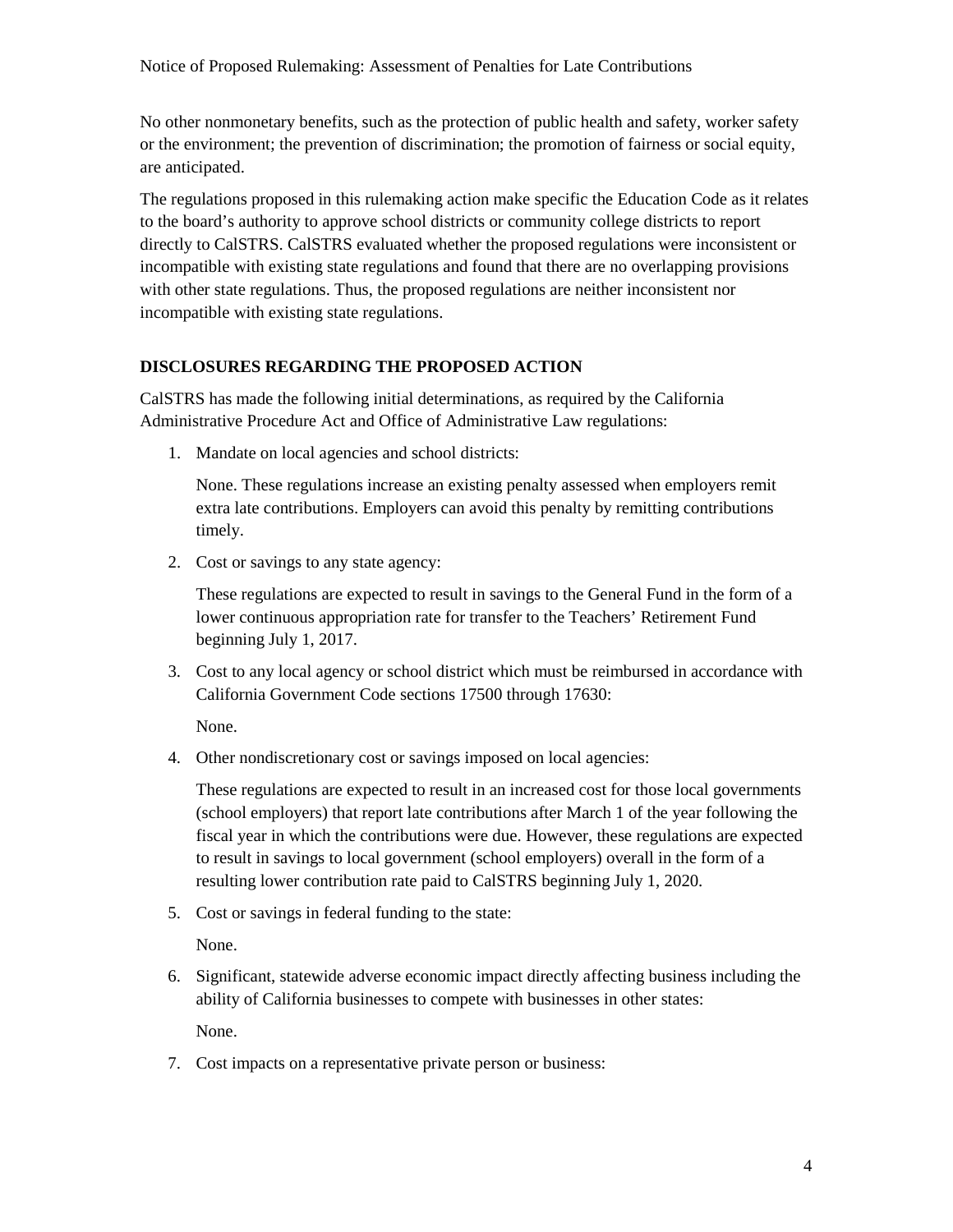The board is not aware of any cost impacts that a representative private person or business would necessarily incur in reasonable compliance with the proposed action. The proposed regulations only directly affect local government (school employers).

8. Results of the economic impact assessment/analysis:

These regulations are not anticipated to have any effect on California businesses. Specifically:

- The action will have a negligible induced effect on the creation or elimination of jobs within the state.
- The action will not affect the creation of new businesses or the elimination of existing businesses within the state.
- The action will not affect the expansion of businesses currently doing business within the state.
- The action will have no effect on worker safety and the state's environment.

These regulations will not affect the health and welfare of California residents, except to the extent that they ultimately result in a modest benefit to the state and school employers as a whole and, thus, to taxpayers and the economy.

9. Significant effect on housing costs:

None.

10. Small business determination:

The board has determined that the proposed regulations do not affect small business as small businesses are not governed or affected by the statute that these regulations are clarifying.

### **CONSIDERATION OF ALTERNATIVES**

In accordance with paragraph (13) of subdivision (a) of section 11346.5 Government Code, CalSTRS and the board must determine that no reasonable alternative considered or otherwise identified and brought to its attention would be:

- More effective in carrying out the purpose for which the action is proposed,
- As effective and less burdensome to affected private persons than the proposed action, or
- More cost effective to affected private persons and equally effective in implementing the statutory policy.

CalSTRS and the board invite interested persons to present any statements or arguments that would support an alternative to the proposed regulations in the form of written comments or by providing testimony at the public hearing.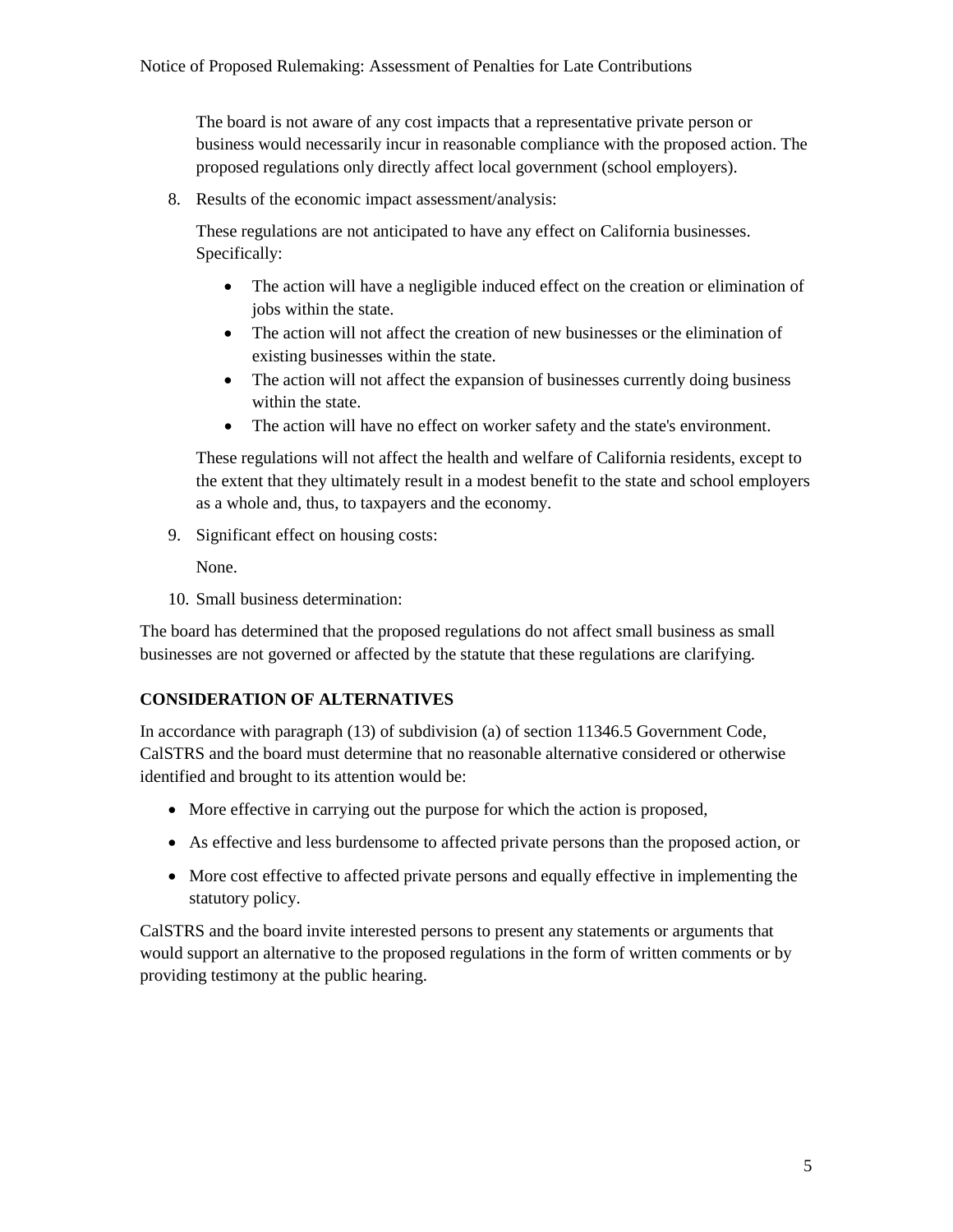Notice of Proposed Rulemaking: Assessment of Penalties for Late Contributions

#### **CONTACT PERSON**

Inquiries concerning the proposed administrative action may be directed to:

Ellen Maurizio Regulations Specialist, Legislative Affairs California State Teachers' Retirement System P.O. Box 15275, MS-14 Sacramento, CA 95851-0275 Telephone: (916) 414-1994 Fax: (916) 414-1993 E-Mail: [Regulations@CalSTRS.com](mailto:regulations@CalSTRS.com)

The backup contact person for these inquiries is:

Joycelyn Martinez-Wade Manager, Legislative Affairs California State Teachers' Retirement System P.O. Box 15275, MS-14 Sacramento, CA 95851-0275 Telephone: (916) 414-1994 Fax: (916) 414-1993 E-Mail: [Regulations@CalSTRS.com](mailto:regulations@CalSTRS.com)

Please direct requests for copies of the proposed text of the regulations, the initial statement of reasons, the modified text of the regulations, if any, or other information upon which the rulemaking is based to the Regulations Specialist using the contact information listed above.

### **AVAILABILITY OF STATEMENT OF REASONS AND TEXT OF PROPOSED REGULATIONS**

CalSTRS will have the entire rulemaking file available for public inspection and copying throughout the rulemaking process at its offices at 100 Waterfront Place, West Sacramento, CA, 95605. As of the date this notice is published in the California Notice Register, the rulemaking file consists of this notice, the proposed text of the regulations, the Initial Statement of Reasons and the Economic and Fiscal Impact Statement (STD 399).

Copies of this notice, the proposed text of the regulations, the Initial Statement of Reasons and the Economic and Fiscal Impact Statement are available at no charge by contacting the Regulations Specialist using the contact information listed above.

In addition, each of the above documents is available for viewing on the CalSTRS website a[t www.CalSTRS.com/regulations.](http://www.calstrs.com/regulations)

### **AVAILABILITY OF CHANGED OR MODIFIED TEXT**

After considering all timely and relevant comments received, the board may adopt the proposed regulations substantially as described in this Notice or may, on its own motion or at the recommendation of any interested person, modify the proposed regulations.